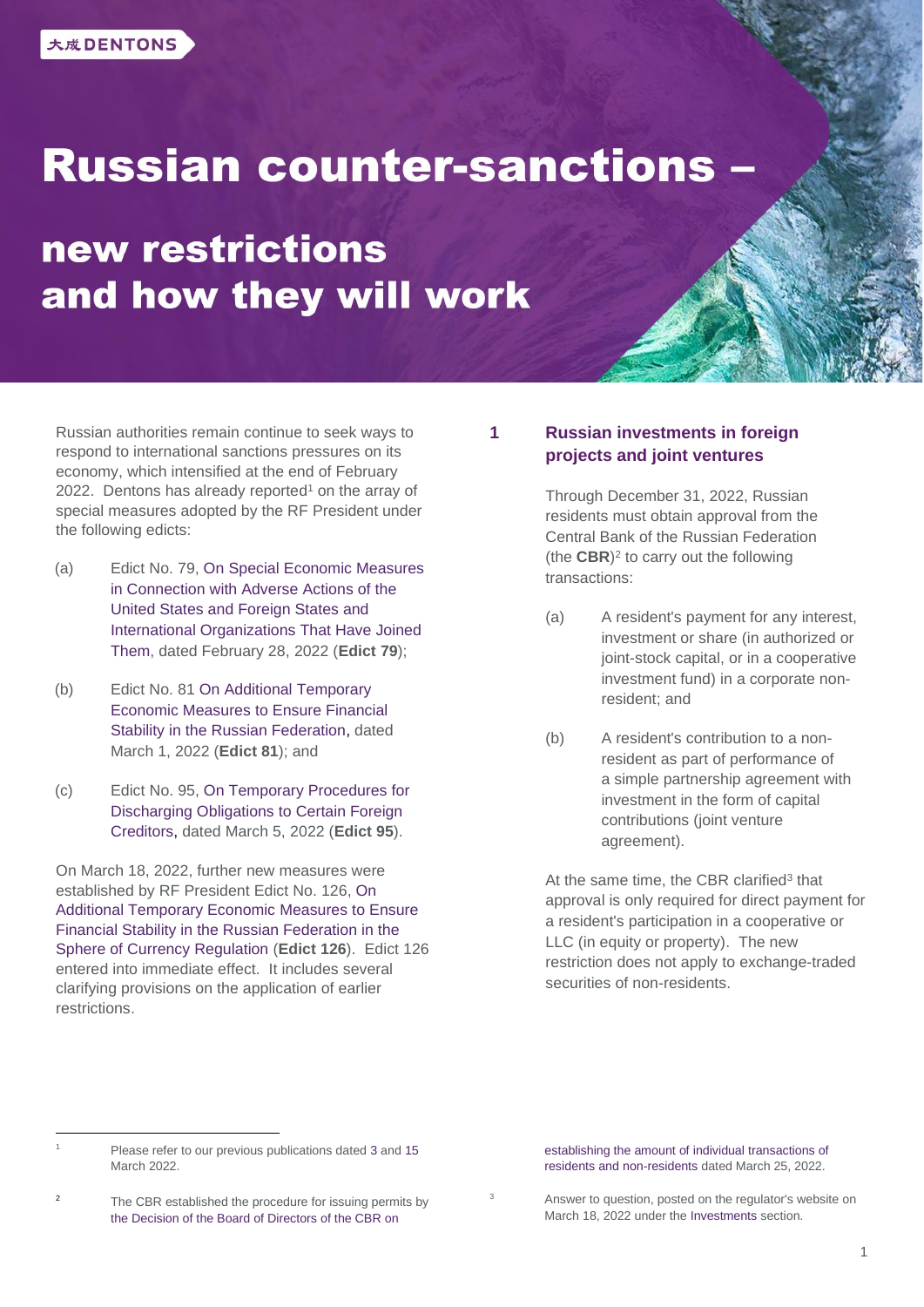# **2 Additional restrictions on foreign currency transactions**

According to Edict 126, the CBR Board of Directors is entitled to set limits on the amounts of:

- (a) Prepayments / advance payments by residents to non-residents under certain types of contracts<sup>4</sup> (with no restrictions being established for transactions of natural persons, credit institutions and VEB.RF);
- (b) Transfers by corporate non-residents associated with unfriendly states<sup>5</sup> (**Unfriendly Corporate Non-Residents**) of money from their accounts with Russian credit institutions to the accounts of other corporate non-residents that *are not* categorized non-residents from Unfriendly States (**Other Corporate Non-Residents**);
- (c) Transfers by other Corporate Non-Residents of money from their accounts with Russian credit institutions to accounts held in Unfriendly States;
- (d) Transfers or receipt (as the case may be) by other Corporate Non-Residents of:
	- (i) Money (including e-money) to financial market institutions from Unfriendly States; and
	- (ii) Money (including e-money) from Unfriendly Corporate Non-Residents,

without opening an account;

(e) Purchases by corporate non-residents of currency in Russia.

If any above transaction is in an amount exceeding the limit set by the CBR Board of Directors, then that transaction may only be carried out with the approval of the Government Commission on Control for Effectuation of Foreign Investments (the **Government Commission**). In any case, the new requirements limiting the amount of the above transactions will be applicable from the date of publication of the corresponding decision of the CBR Board of Directors.

Notably, the limits on transaction amounts do not apply to foreign currency being credited to the accounts of organizations implementing LNG production in the Russian Arctic (**Arctic LNG Project Participants**),<sup>6</sup> in connection with the implementation of those projects.

Edict 126 specifies (similarly to Edict 95) that the new restrictions on foreign currency transactions and the other requirements in Edict 126 do not apply to non-residents associated with Unfriendly States whose ultimate beneficiaries are Russian residents (even if they are controlled<sup>7</sup> through foreign legal entities), provided information on control has been duly disclosed to Russian tax authorities.

# **3 Mandatory sales of foreign currency proceeds – exceptions**

Recall that, in accordance with Edict 79, Russian residents involved in foreign trade operations must sell 80% of their foreign currency proceeds received from foreign trade operations with foreign counterparties within three business days of the currency being credited to an account.

Subject to the evolving enforcement practice, Edict 126 stipulates that a resident involved in foreign trade operations can also otherwise

<sup>4</sup> Specified in [the Decision of the Board of Directors of the](https://www.cbr.ru/about_br/dir/rsd_2022-03-25_1/)  [CBR dated March 25, 2022.](https://www.cbr.ru/about_br/dir/rsd_2022-03-25_1/)

<sup>5</sup> Edict 126 does not specify the list of such unfriendly states, but we assume that they should include the states previously listed in Russian [Government](http://publication.pravo.gov.ru/Document/View/0001202203070001) Order No. 430-r of [March 5,](http://publication.pravo.gov.ru/Document/View/0001202203070001) 2022 (**Unfriendly States**).

<sup>&</sup>lt;sup>6</sup> For example, the NOVATEK projects with a substantial share of foreign investors (Yamal LNG and Arctic LNG 2).

<sup>7</sup> Control is determined based on the criteria specified in Article 5 of the Federal Law on Procedures for Foreign Investments in Business Companies of Strategic Importance for National Defense and Security (No. 57-FZ of April 29, 2008).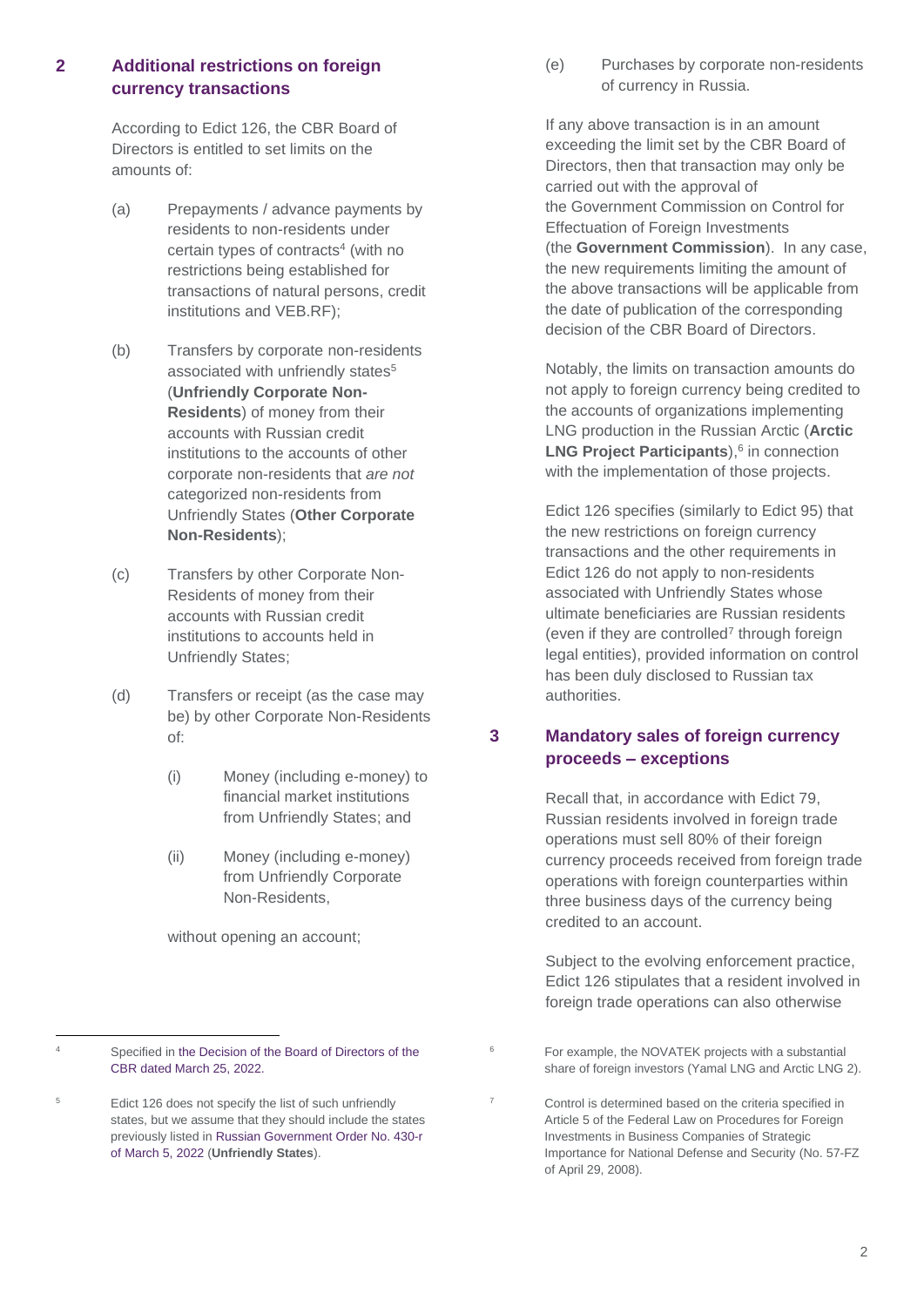comply with the above requirement with regulatory approval. To wit, the RF President has authorized:

- (a) The CBR to issue approvals $8$  for:
	- (i) Deferred sale of foreign currency proceeds; and
	- (ii) Exemption from the mandatory sale of foreign currency proceeds in the amount going toward repayment of foreign currency debt under credit facilities with Russian banks (including repayment of credit and payment of interest and/or penalties); and
- (b) The Government Commission to issue approvals<sup>9</sup> for the sale of foreign currency proceeds in an amount other than 80%.

Edict 126 also makes a specific exception to the rule on the mandatory sale of foreign currency proceeds for Arctic LNG Project Participants, to which the rule does not apply.

# **4 Clarification of procedures for discharge of monetary obligations**

#### **4.1 Ruble payments on foreign currency accounts / deposits with sanctioned banks**

Edict 126 simplifies the procedure for credit institutions that have been sanctioned by Unfriendly States to discharge their obligations under bank account (deposit) agreements with Russian corporate clients.

Until September 1, 2022, these obligations denominated in a foreign currency may be discharged in rubles in an amount calculated according to the CBR exchange rate as of the date of payment, if they arose prior to the sanctions being imposed on the credit institution.

#### **4.2 Authorization given for loans in rubles to residents controlled by persons from Unfriendly States**

Under Edict 81, Russian residents may only extend ruble-denominated loans to persons associated with Unfriendly States and to persons under their control with the prior approval of the Government Commission.

Edict 126 has clarified that residents *do not need such approval* to grant rubledenominated loans to another resident, even if the latter is controlled by a person associated with an Unfriendly State.

# **5 Permitted transfers to residents' foreign accounts**

From the outset, Edict 79 and Edict 81 imposed severe restrictions on residents' transfers of any foreign currency earnings to their accounts with foreign banks and other financial market institutions.

Meanwhile, over time, regulators have advised of certain exceptions whereby a resident does not have to obtain approval from the Government Commission to transfer foreign currency to an account it has abroad. Among others, these exceptions include:

- (a) As per the CBR: 10
	- (i) Russian credit institutions adding funds to their correspondent accounts with foreign banks;
	- (ii) Crediting of funds as a result of settlements following clearing of transactions made using national payment instruments, carried out by Russian credit institutions using their correspondent accounts with foreign banks, as well as those of foreign

The authorization procedure set forth in the Decision of the [Board of Directors of the CBR](https://www.cbr.ru/about_br/dir/rsd_2022-03-25_2/) of March 25, 2022 shall apply.

<sup>&</sup>lt;sup>9</sup> The Russian Government is instructed to define the procedure for making these decisions by 28 March 2022.

<sup>10</sup> CBR Clarification 2-OR (see below).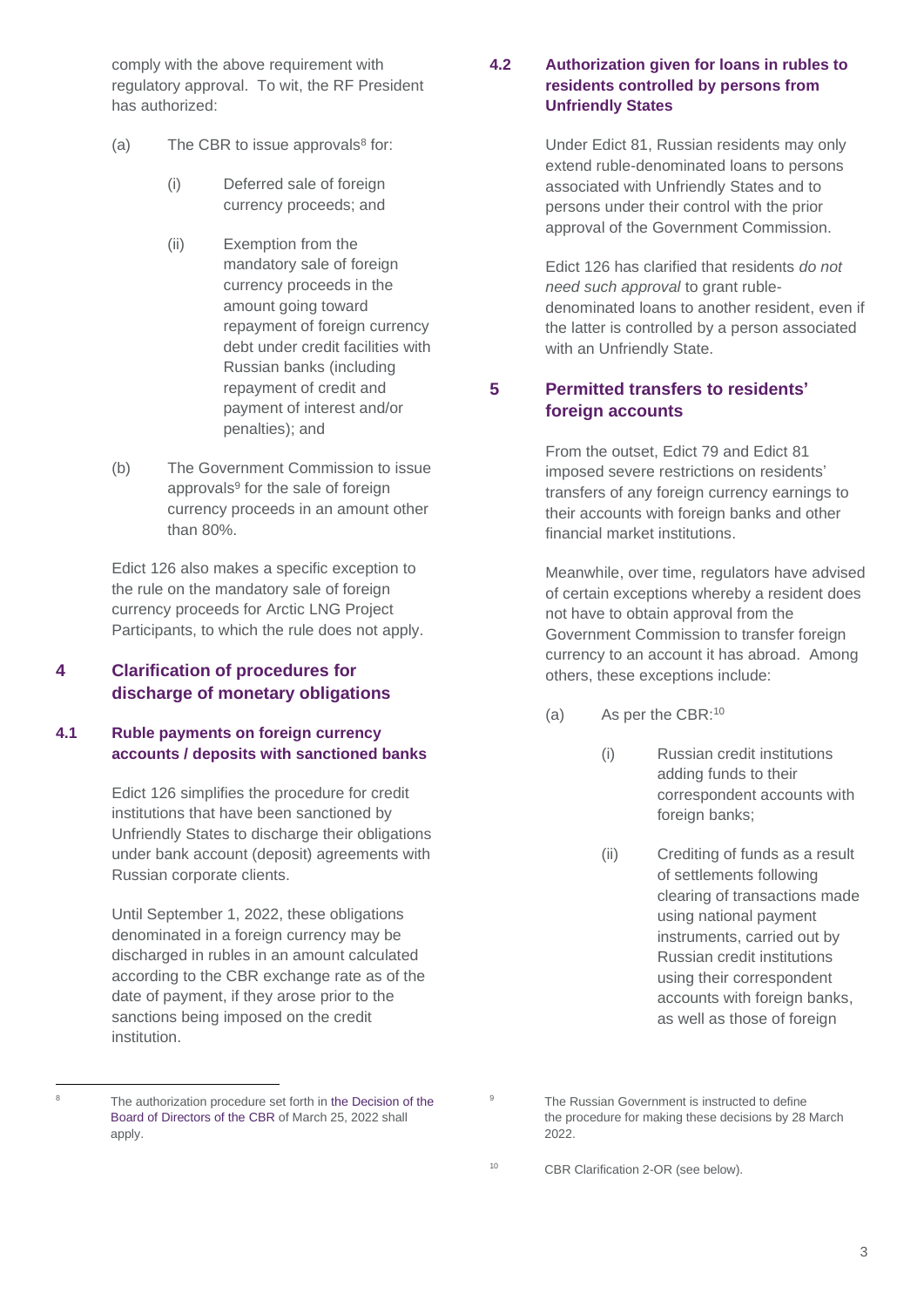banks with Russian credit institutions;

- (b) As per the Ministry of Finance of Russia: 11
	- (i) Foreign currency transfers by residents to their foreign accounts to fund current operations of their branches and representative offices in an amount not exceeding the extent of that funding for the previous year;
	- (ii) Transfers to individuals' foreign bank accounts of foreign currency received from non-residents as wages, rent, coupons and dividends on securities and other interest payments;
	- (iii) Funds transfers in foreign currency by individuals from their foreign bank accounts opened prior to March 1, 2022 to their other foreign accounts, information on which has been properly disclosed to Russian tax authorities.

Edict 126 additionally specifies that no further approval from the Government Commission is required for the transfer of foreign currency to accounts (deposits) held in foreign banks by the following residents:

- (a) Russian diplomatic missions and consulates and permanent missions of Russia to international (interstate, intergovernmental) organizations;
- (b) Other official delegations of the state and federal executive agencies;
- (c) Foreign representative offices and/or branches of corporate residents; and
- (d) Employees of such organizations.

Moreover, it appears residents will also be able to use their accounts with foreign banks and other financial market institutions to carry out transactions with the securities and real estate described in sections [6.3](#page-3-0) and [6.6,](#page-5-0) respectively.

# **6 CBR clarifications on the application of restrictions**

Owing to the rapid adoption of new restrictions and the possible differing interpretations thereof, the RF President has authorized the CBR to provide official clarifications on matters of the application of not only the previously issued Edict 79, Edict 81 and Edict 95, but also the recently adopted Edict 126. Within this competence, the CBR has issued Official Clarification No. 2-OR of March 18, 2022 (**CBR Clarification 2-OR**).

# **6.1 Modification of the terms of loans granted prior to March 1, 2022**

Under CBR Clarification 2-OR, Edict 79 and Edict 81 do not prevent residents from entering into an agreement to restructure or modify the terms of loans granted by residents in foreign currency prior to March 1, 2022.

#### **6.2 Residents with dual citizenship**

As we had previously assumed, for the purposes of Edict 79, Edict 81 and Edict 95 all the new restrictions apply to "residents" within the meaning given in the Federal Law on Currency Control and Regulation (No. 173-FZ of December 10, 2003). First and foremost, residents include citizens of the Russian Federation.

At the same time, a resident that also has citizenship of another state is treated only as a resident and citizen of the Russian Federation. This serves to clear up the questions that arise when classifying natural persons as targets of particular regulation.

### <span id="page-3-0"></span>**6.3 Permitted securities transactions with nonresidents from Unfriendly States**

As we reported previously, according to Edict 81, the purchase/sale and other types of transactions involving the transfer of title to

4

<sup>11</sup> **[Information](https://minfin.gov.ru/ru/press-center/?id_4=37806-rezidenty_smogut_zachislyat_valyutu_na_svoi_scheta_v_inostrannykh_bankakh_dlya_finansirovaniya_tekushchei_dyeyatelnosti) on a Government Commission decision,** posted by the Ministry of Finance of the Russian Federation on its Internet site on 14 March 2022.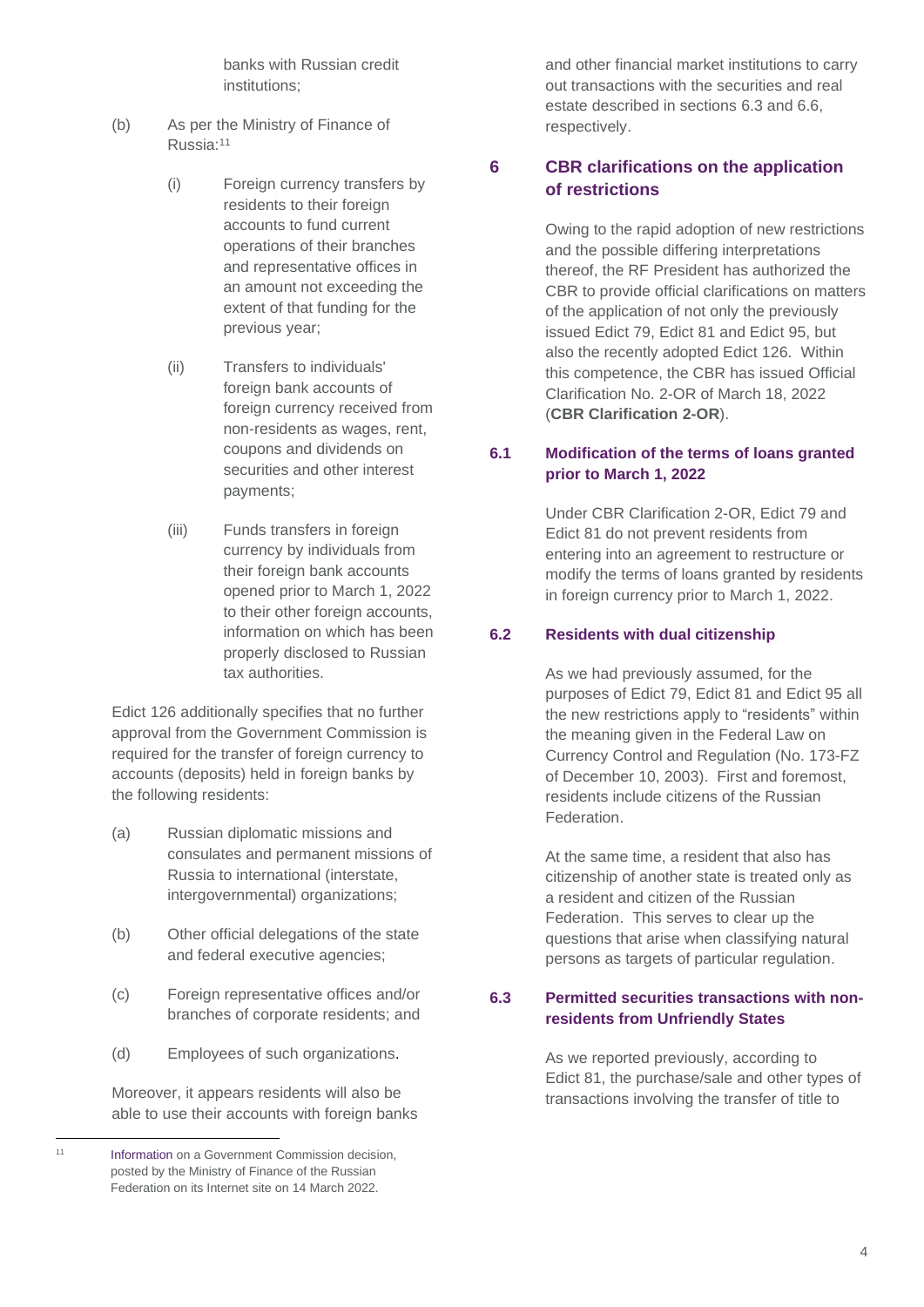securities between a resident and a nonresident associated with Unfriendly States are subject to approval by the Government Commission or the CBR.

At the same time, under CBR Clarification 2-OR and other earlier guidelines from the regulator, no such approval by the Government Commission is required for the following transactions (operations) if they are not accompanied by a transfer of funds (transfer of rights to funds):

- (a) Operations conducted when converting depositary receipts for shares of a Russian issuer into shares of the Russian issuer, provided the conversion results in the Russian issuer's shares being credited to the securities account belonging to the holder of these depositary receipts;
- (b) Operations conducted in connection with the transfer of securities by a person from an Unfriendly State that was holding these securities and performing all actions related thereto on behalf of the person to which they are being transferred (e.g., the return of securities from trust or the broker that is the legal owner);
- (c) Operations for the transfer of securities without transferring the rights to those securities;
- (d) Operations being conducted against the will of the person exercising the rights to the securities (execution of court judgments, conversion of securities by the obligor, etc.);
- (e) Operations to debit securities from the nominee holder's securities account and to credit them to another securities account of the nominee holder.

That said, carrying out the above operations still requires that residents discharge their financial obligations (e.g., under financial instruments) according to the special procedure established by Edict 95.

Government Commission / CBR approval is not required for transactions (operations)

subject to Edict 81 and resulting in the creation of title to securities if:

- (a) The securities are in the custody of a foreign depository, foreign bank or other foreign financial market institution recording the rights to and handling the custody of securities outside of Russia; and
- (b) Transactions with those securities are settled on accounts (deposits) held by residents with foreign banks or foreign financial market institutions, for which such residents have properly disclosed information to the Russian tax authorities.

### **6.4 Non-residents' securities accounts treated as type "S" accounts**

According to CBR Clarification 2-OR, it is not just the securities accounts of non-residents from Unfriendly States and persons under their control that are treated as type "S" accounts, but also the securities accounts of all other non-residents that were opened prior to March 5, 2022.

Any transactions (operations) of non-residents with securities for which rights are recorded in securities accounts are to be completed using type "S" securities accounts.

# **6.5 Authorization given for netting of derivative contracts**

The adoption of Edict 95 gave rise to the question as to the extent to which the special procedure for discharge of financial obligations applies to obligations arising from derivative contracts.

CBR Clarification 2-OR confirms that the procedure for discharge of financial obligations applies to the discharge of obligations arising from derivative contracts if they meet the criteria established by Edict 95. At the same time, this special procedure *does not prohibit* the discharge of obligations under derivate contracts entered into under a master agreement through *netting*.